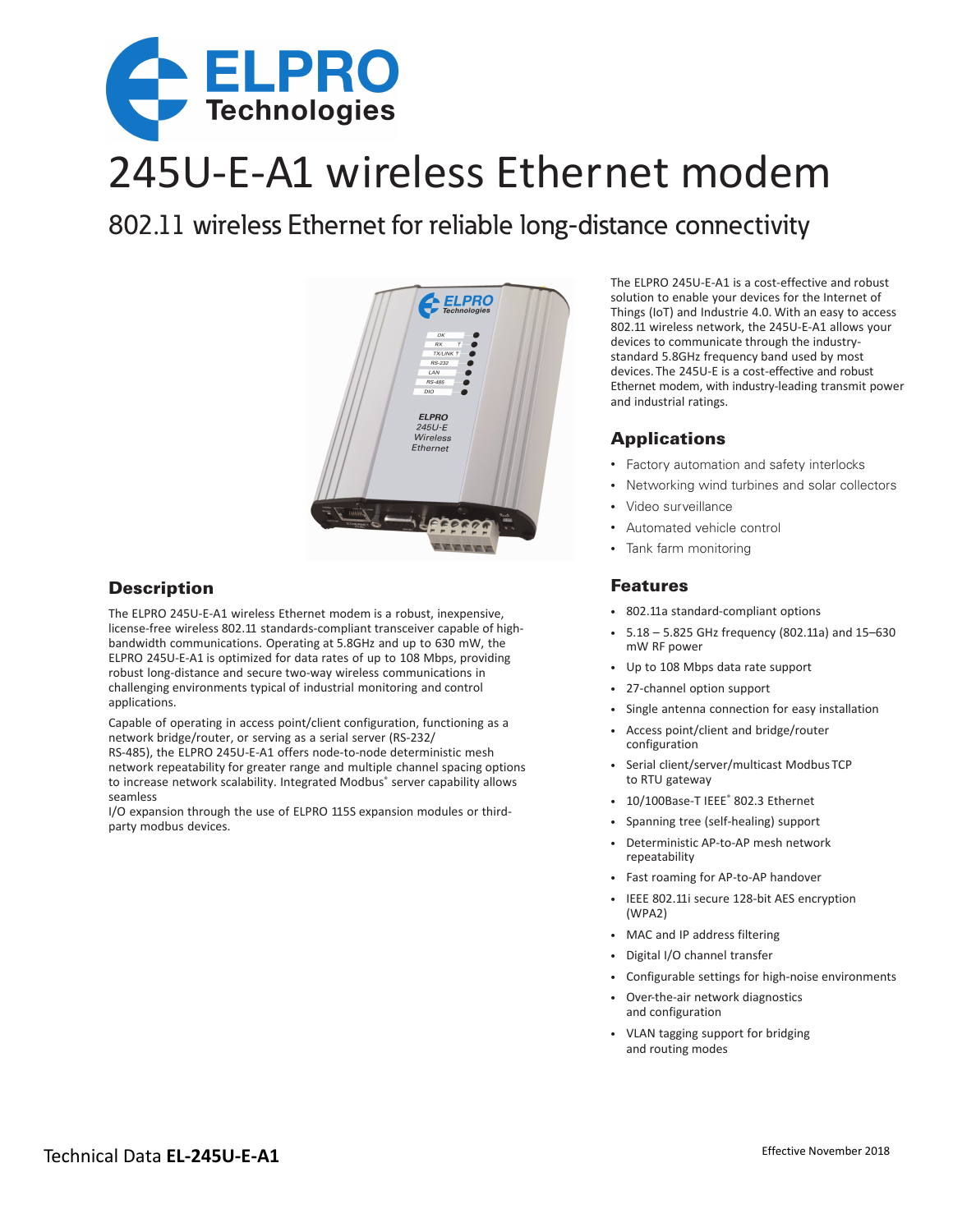Effective November 2018

# **Specifications**

Specifications subject to change.

### **Table 1. 245U-E-A1 specifications**

| <b>Specification</b>                  | Description                                                                                                                                                                                                                                                                          |  |  |
|---------------------------------------|--------------------------------------------------------------------------------------------------------------------------------------------------------------------------------------------------------------------------------------------------------------------------------------|--|--|
| <b>Transmitter and receiver</b>       |                                                                                                                                                                                                                                                                                      |  |  |
| Frequency                             | $5.150 - 5.825$ GHz $\circledcirc$                                                                                                                                                                                                                                                   |  |  |
| Transmit power                        | 15-630 mW (country-specific)                                                                                                                                                                                                                                                         |  |  |
| Transmission                          | Direct sequence spread spectrum (DSSS) $\odot$                                                                                                                                                                                                                                       |  |  |
| modulation                            | Orthogonal frequency data modulation (OFDM) ①                                                                                                                                                                                                                                        |  |  |
| Receiver sensitivity                  | $-95$ dBm at 6 Mbps; $-74$ dBm at 108 Mbps (8% FER) $\odot$                                                                                                                                                                                                                          |  |  |
| Channel spacing                       | 20 MHz spacing (27 channels, ) $\circledcirc$                                                                                                                                                                                                                                        |  |  |
| Data rate                             | 6-108 Mbps 1<br>"Auto Mode" selects fastest rate possible relative to RSSI                                                                                                                                                                                                           |  |  |
| Range (LoS)                           | 9 miles (15 km) 1                                                                                                                                                                                                                                                                    |  |  |
| Antenna connector                     | 1 x female SMA, standard polarity                                                                                                                                                                                                                                                    |  |  |
| <b>Input and output</b>               |                                                                                                                                                                                                                                                                                      |  |  |
| Discrete I/O                          | Input voltage-free contact 3<br>Output FET 30 Vdc 500 mA 3                                                                                                                                                                                                                           |  |  |
| <b>Ethernet port</b>                  |                                                                                                                                                                                                                                                                                      |  |  |
| Ethernet port                         | 100Base-T, RJ-45 connector-IEEE 802.3                                                                                                                                                                                                                                                |  |  |
| Link activity                         | Link, 100Base-T via LED                                                                                                                                                                                                                                                              |  |  |
| <b>Serial port</b>                    |                                                                                                                                                                                                                                                                                      |  |  |
| <b>RS-232</b>                         | DB-9 female DCE, RTS/CTS/DTR/DCD                                                                                                                                                                                                                                                     |  |  |
| <b>RS-485</b>                         | 2-pin terminal block, non-isolated 4                                                                                                                                                                                                                                                 |  |  |
| Data rate (bps)                       | 1200, 2400, 4800, 9600, 14400, 19200, 38400, 57600,<br>76800, 115200, 230400 bps                                                                                                                                                                                                     |  |  |
| Serial settings                       | 7/8 data bits, stop/start/parity (configurable)                                                                                                                                                                                                                                      |  |  |
| <b>Protocols and configuration</b>    |                                                                                                                                                                                                                                                                                      |  |  |
| System address                        | ESSID; 1–31 character text string                                                                                                                                                                                                                                                    |  |  |
| Protocols supported                   | TCP/IP, UDP, ARP, SNMP, RADIUS/802.1x, DHCP, DNS, PPP,<br>ICMP, HTTP, FTP, TFTP, TELNET, Modbus and Modbus-TCP                                                                                                                                                                       |  |  |
| User configuration                    | User configurable parameters via HTTPS embedded<br>Web server                                                                                                                                                                                                                        |  |  |
| Configurable<br>parameters            | Access point/client/bridge/router/VLAN<br>Point to point, point to multipoint<br>Wireless distribution system (AP-AP repeater)<br>Modbus TCP/RTU gateway<br>Serial client/server/multicast<br>Simultaneous RS-232/RS-485 connection<br>Embedded Modbus master/slave for I/O transfer |  |  |
| Security                              | Data encryption, 802.11i with CCMP 128-bit AES<br>Support for 802.1x Radius server<br>Secure HTTP protocol                                                                                                                                                                           |  |  |
| Bandwidth protection                  | MAC address; whitelist/blacklist<br>IP filtering; whitelist/blacklist<br>ARP/GARP filtering; whitelist/blacklist                                                                                                                                                                     |  |  |
| <b>LED indication and diagnostics</b> |                                                                                                                                                                                                                                                                                      |  |  |
| LED indication                        | Power/OK, RX, TX/link, RS-232, LAN, RS-485,<br>digital I/O status<br>Refer to product manual for further information                                                                                                                                                                 |  |  |
| Reported diagnostics                  | RSSI measurements, connectivity information/statistics,<br>log file                                                                                                                                                                                                                  |  |  |
| Network management                    | Optional network management system                                                                                                                                                                                                                                                   |  |  |

� Frequency range dependent on country of model.

� Typical maximum line of sight range, RF Power dependent.

� Can be used to transfer I/O status or communications failure output.

� Maximum distance: 3937 ft (1200 m).

## **Table 1. 245U-E-A1 specifications, continued**

| <b>Specification</b>   | <b>Description</b>                                                          |  |  |
|------------------------|-----------------------------------------------------------------------------|--|--|
| <b>Compliance</b>      |                                                                             |  |  |
| <b>EMC</b>             | FCC Part 15; EN 301 489-17; AS/NZS CISPR22                                  |  |  |
| RF (radio)             | EN 301 893; FCC Part 15; RSS 210                                            |  |  |
| Hazardous area         | CSA Class I, Division 2; ATEX; IECEx nA IIC                                 |  |  |
| Safety                 | IEC 60950 (RoHS compliant)                                                  |  |  |
| UL®                    | <b>UL</b> Listed                                                            |  |  |
| General                |                                                                             |  |  |
| <b>Size</b>            | 4.5 in x 5.5 in x 1.2 in (114 mm x 140 mm x 30 mm)                          |  |  |
| Housing                | Powder-coated aluminum                                                      |  |  |
| Mounting               | DIN rail                                                                    |  |  |
| <b>Terminal blocks</b> | Removable, max. conductor 14 AWG 0.1 in <sup>2</sup> (2.5 mm <sup>2</sup> ) |  |  |
| Temperature rating     | $-40$ to +140 °F (-40 to +60 °C)                                            |  |  |
| Humidity rating        | 0-99% RH noncondensing                                                      |  |  |
| Weight                 | $1.0$ lb $(0.45$ kg)                                                        |  |  |
| <b>Power supply</b>    |                                                                             |  |  |
| Nominal supply         | 9 to 30 Vdc, under/overvoltage protection                                   |  |  |
| Average current draw   | 270 mA at 12 V (idle); 140 mA at 24 V (idle)                                |  |  |
| Transmit current draw  | 470 mA at 12 V (400 mW), 250 mA at 24 V (600 mW)                            |  |  |
|                        |                                                                             |  |  |

## Product selection

### **Table 2. 245U-E-A1 accessories**

| <b>Description</b>                                                         | <b>Product code</b> |
|----------------------------------------------------------------------------|---------------------|
| <b>Antennas 5.8 GHz</b>                                                    |                     |
| Collinear antenna, N-type female, 6-dBi gain,<br>mounting bracket          | <b>COL5806</b>      |
| Collinear antenna, N-type female, 10-dBi gain, COL5810<br>mounting bracket |                     |

| <b>Cables</b>                                                                       |                         |  |
|-------------------------------------------------------------------------------------|-------------------------|--|
| Coaxial cable kit, 9.8 ft (3 m)/<br>32.8 ft (10 m)/65.6 ft (20 m),<br>N-type to SMA | CC3/10/20-SMA           |  |
| Coaxial cable tail, 1.97 ft (600 mm),<br>SMA to N-type female/male                  | <b>CCTAIL-SMA-F/M</b>   |  |
| Ethernet cable, 6 ft (1.8 m), crossover,<br>RJ-45 to RJ-45                          | ETH-C5X                 |  |
| Ethernet cable, 6 ft (1.8 m), direct,<br>RJ-45 to RJ-45                             | ETH-C5A                 |  |
| <b>Surge diverters</b>                                                              |                         |  |
| SMA surge diverter for use with CC10/<br>CC <sub>20</sub> -SMA                      | <b>CSD-SMA-2500</b>     |  |
| Coaxial surge diverter, bulkhead N-female<br>to N-female                            | <b>CSD-N-6000</b>       |  |
| Power supply surge diverter, 110 Vac/15 A                                           | <b>MA15/D/1/S1</b>      |  |
| <b>Power supplies</b>                                                               |                         |  |
| DIN rail power supply, 100-250 Vac,<br>12 Vdc/2.5 A                                 | <b>PS-DINAC-12DC-OK</b> |  |
| DIN rail power supply, 85–264 Vac,<br>24 Vdc/2.5 A                                  | PS-DINAC-24DC-0K        |  |
| <b>Mounting brackets</b>                                                            |                         |  |
| Mounting bracket kit for collinear antenna                                          | <b>BR-COL-KIT</b>       |  |
| Table 3, 245U-F-A1 ordering                                                         |                         |  |

#### **Table 3. 245U-E-A1 ordering**

| <b>Description</b> | Frequency   | <b>RF</b> power  | <b>Product code</b> |
|--------------------|-------------|------------------|---------------------|
| Ethernet 802.11a   | 5.8GHz DSSS | 630 mW           | EL-245U-E-A1-AU     |
| Ethernet 802.11a   | 5.8GHz DSSS | 630 mW           | FI-245U-F-A1-US     |
| Ethernet 802.11a   | 5.8GHz DSSS | $100 \text{ mW}$ | EL-245U-E-A1-EU     |